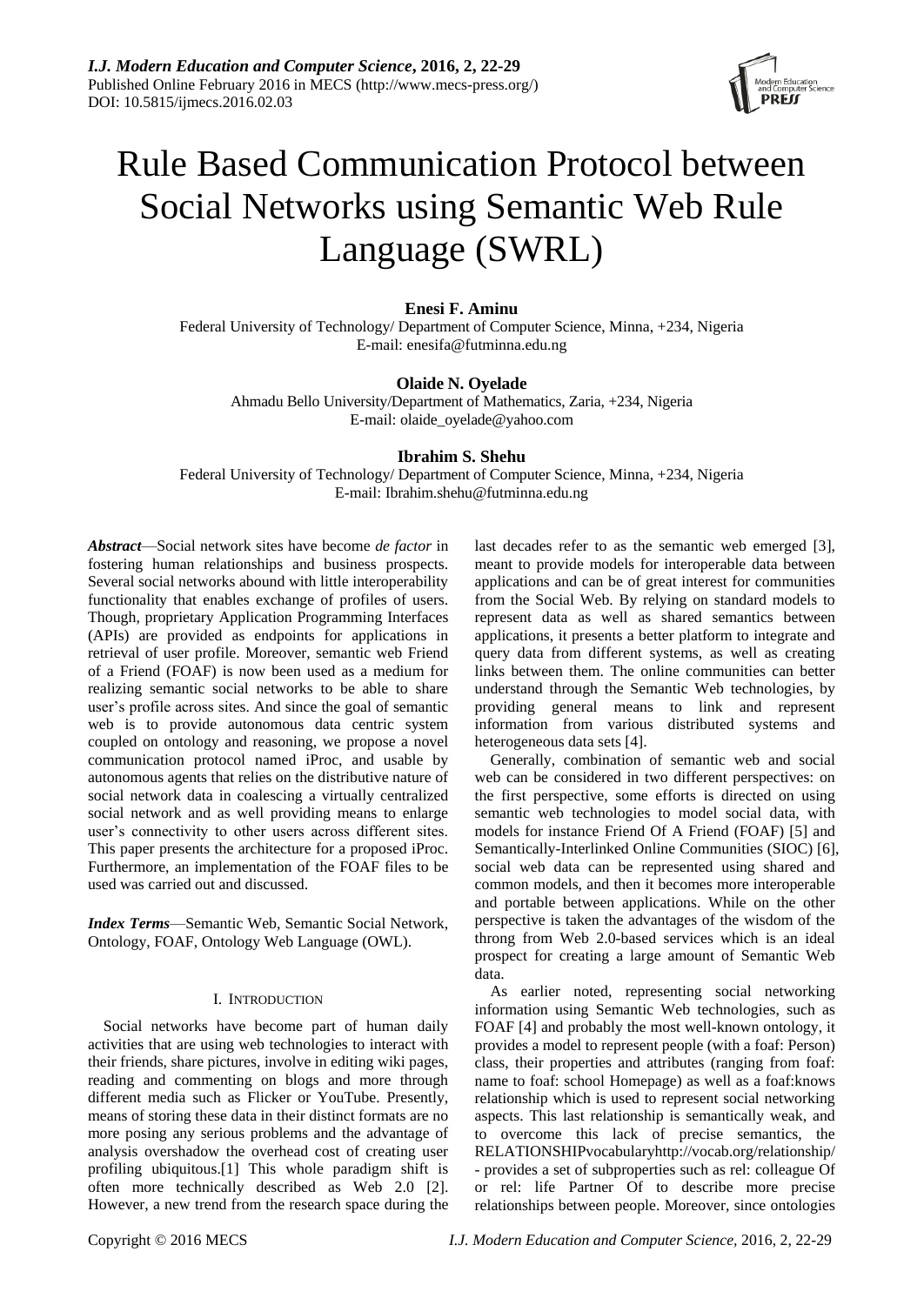can be extended in a distributed manner, anyone can create his or her own property, for example, wrote A Chapter With could be used to identify people in a social network as being co-authors. To this end, the proposed novel communication protocol refers to as iPROC, that relies on the distributive nature of social network data in coalescing a virtually centralized social network where a user's connectivity is enlarged across different social network.

## II. RELATED WORKS

According to the work of [7] titled analyzing the role of semantic web in social networking sites, the paper is primarily concerned with the semantic web architecture, tools, technology, and its basic aim to aggregate the electronic data sets that collects about the social networks and its roles within the architecture of semantic web considering the progressive increment in the sites of social networks. However, the paper did not discuss the platform of harmonizing or interacting with a user's data of a social network across other different social networks.

In the work of [8] they proposed an architecture for an open, distributed social network, which is built solely on Semantic Web standards to address the problem of online social networking where users do not have full control over their data and are bound to specific usage terms of the social network operator and suffer from a lock-in effect due to the lack of interoperability and standards compliance between social networks.. The architecture combines vocabularies and protocols such as WebID, FOAF, Semantic Pingback and PubSubHubbub into a coherent distributed semantic social network, which as claim capable to provide all crucial functionalities known from centralized social networks. However, we propose a novel communication protocol and demonstrate its workability through accessing FOAF of some social networks.

Considering the work of [9], they proposes a semantic context-based access control model (denoted as SCBAC) to be used in mobile web services platform by coalescing semantic web technologies with context-based access control mechanism. The researchers proposed context ontology to characterized contextual information and utilize it in the inference engine so as to take care of context information in the model. Also, the work aimed at specifies access control policies as rules over ontologies representing the concepts introduced in the model, and uses semantic web rule language (SWRL) to form policy rule and infer those rules by JESS inference engine.

Also, attention was equally given to the article of [10] on knowledge systems and retrieval techniques where knowledge is described as rules of objects. The aim of the article is to make available a platform for further research work on improved knowledge retrieval techniques for knowledge systems by integrating intelligence. However, the researchers admitted that ontology and semantic web technologies have immensely added a great value to information sharing and easier accessibility of data. Although they noted deficiency associated with the

technologies.

Finally, in the research work of [11] that centered on social communication (for example, messengers, face book, etc), they described the social network as hi-tech society that has little or no semantic contents. Therefore, they devised a semantic framework that can eradicate the shortcomings of the present semantic nature such as the chances of data interference between preferred and prowler users. Whereas, in our own case; we are proposing a rule based communication protocol for engaging social networks using SWRL.

### III. THE ARCHITECTURE IPROC AND IT WORKING **TECHNIQUES**

An architectural overview of the proposed communication protocol working environment is presented in this section. A three-layered system is illustrated in Figure 1, with all strata abstracting real life components. The system consists of two basic events/activities: friending and multiple account aggregation. This makes the proposed iProc a twofold communication protocols. Each of the protocol is tunneled through different semantic web based agent-like node that modulates the underlying rules. It translates and transforms their different internal working structure into a unified collector. iProc-F and iProc-C are the two resulting protocols from iProc and they shall be further discussed in subsequent sections. The entire system overview is dotted with edges and nodes through which signals are being sent across from one layer to another. A simple flow of signal within the system starts from what is being referred to as a master agent embed on user's mobile device. Depending on the event being invoked by the master agent, one slave agent will be involved. For instance, when friending event is invoked by the master agent, a friend request message must be sent to slave agent. All the nodes in the system are numbered to indicate the flow of a chosen event.



Formally, the iProc system may be model iProc<sub>sys</sub> = P  $=$  < U, N, V, KB, S where U is a set of varying SNS account holders or user  $\in \{u_0,...u_n\}$ , N denotes a set of nodes (this nodes vary in their nature and functions)  $\in$  ${n_0,...n_n}$  |  $\nabla n_i$  {Engine|Foaf\_file}}, V denoting vertices or channels for signal passage  $V \in \{v_0, \ldots, v_n\}$ , KB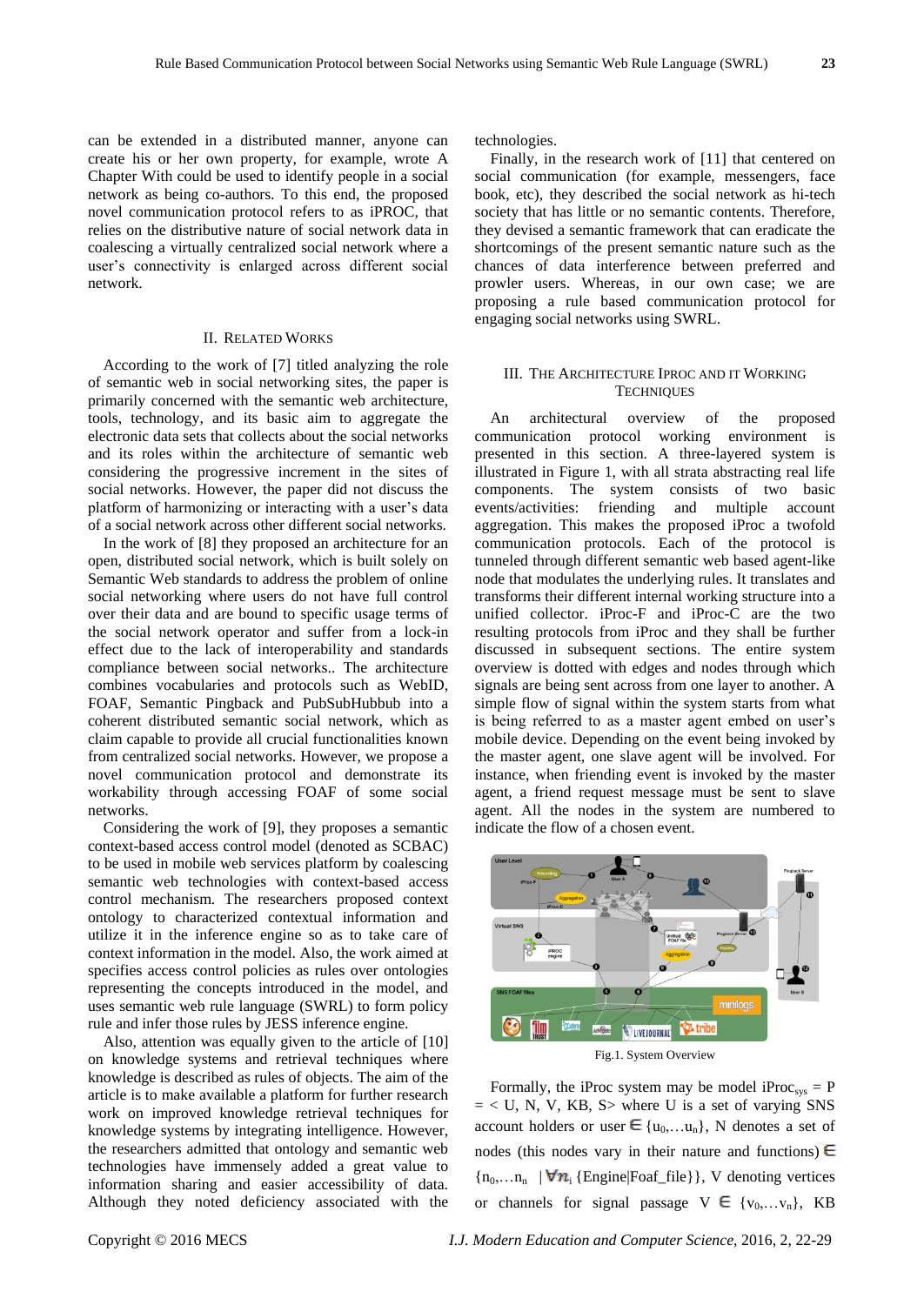represents several knowledge bases from which our foaf files are being sourced from while S includes the Semantic Pingback server and other relevant servers required in the system.

## **Data Source**

The semantic web supports the aggregation of data that are distributed across several semantic web data repositories. Social networks form a distributed data sources which most often do not share information among themselves. This seems to lock in account holders from having a cross platform data access and sharing privilege. We present a centralized data access and sharing system that virtualizes and synergize user's profile thereby enabling a user with multiple accounts on different SNS to perform some in-house tasks (such as friending and viewing of personal network association) and untie them from soloed services. In the SNS foaf file layer of Figure 1, some social networks are identified as sources of data for the system. Social networks such as Rossia.org, LiveJournal, InsaneJournal, GreatestJournal, eCademy, Advogato, Tribe and Minilog.com, provides their users profile information as FOAF files. Note that FOAF supports the linking of data, information and people across the web [12]. This leads to a machine readable data source and also creates an avenue for agents to crawl over them so as to source specific information to a centralized system. Though not all FOAF files from these SNSs provide a full list of their members, however FilmTrust, Ecademy, and Advogato do make this provision in their FOAF files. Furthermore, another viable data sources that can be plug into this system as illustrated in Figure 1 includes Semantic data wiki and Semantic web-based retrieval engine like Sindice and Swoogle. OntoWiki is a good example of Semantic data wiki that also serves as a Linked Data publishing engine.

#### **Friending**

Friending here means the process of finding a friend and accepting friending requests on social networks. In this work, we propose a framework for connecting social network users from different SNS. The framework uses WebID, the Semantic Pingback technology, a Pingback server, user devices (majorly mobile device), and some categorized FOAF files. WebID is a distributed identification and users connecting approach in social network, and it provides users with authentication and access contrivances [13]. Identification through WebID is done through URI, this makes the WebID protocol request one more additional HTTP connection aside the one used in making original request. This approach helps users manage their profile from another point. On the other hand, Pingback technology was oriented by the blogosphere which provide support interlinking on the web and enriching end users with the advantages of the Linked Data Web [14]. Semantic Pingback in distributed semantic social network (DSSN) is to engender the connectivity, for the first time, of different users within

that same network.

The WebID file is used in this system for identification of users. Users profiles are encoded in the foaf file contained in the WebID. The friending process goes thus: User A indicates in his WebID that it desires a friendship request with User B. this indication is typified using the foafq: knows construct. Then User B's WebID is relayed with this request using the pinging structure on their respective servers. When alerted of User A's friend request, User B may consider accepting this request by effecting it in their WebID that he also know – foaf:knows – User A. correspondingly, a pingback message is sent to User A informing him of User B's acceptance of the friending request earlier sent out. The inter-network communication described here is being engineered by the Semantic web concept which allows distributed information to be linked together or exchange communication pattern that is winged upon intelligent agents.

However, in our case we propose DSSN that is virtualized on the existing social networks available in the third layer labeled SNS FOAF files. The argument here is each user maintains preferred host for their WebID, and then publish all their multiple social network accounts in this WebID. Then whenever they initiates a friending request, prospective recipient of such request will be drawn from varying social networks and may be viewed from their clustered form according to the name of their social network. Once a friend is fingered from any social network as a recipient of such friending request, a ping message is sent to the server hosting the WebID of the to-be-friend. And once the to-be-friend friend receives the request and accepts it by publishing it in his WebID, the serving hosting the WebID of this tobe-friend then sends a pinback message to the WebID of former friend who initiated the friending task. This allows social network users to move out of the siloed or locking experience in un-interacting social networks. We imagine that a cross platform friend network might be viewable by each user. We meant to say that say User A has an account with Ecademy and has 100 associates or friends while User B has an account with LiveJournal and maintains 50 associates or friends. We assume that in reverse, User A also has account with LiveJournal and maintains a list of 20 friends while User B has 40 friends on Ecademy. Then User can from one screen view on his mobile device, navigate through all the friends maintained by User B across all the social network platform User B is registered. This also holds for User B with respect to User A's friends. We note that their WebID will serve as good miniaturized repository to store information which could help retrieve this view.

Mathematically, a model to show the friending process described above is denoted by  $f(x)$ . That is:

$$
f(x) = t(R_f D_v) + s\left(\sum (KB), W_{id}\right) + F\tag{1}
$$

The  $R_f$  and  $D_v$  in t stands for the time making friending request and displaying the prospective friends. While the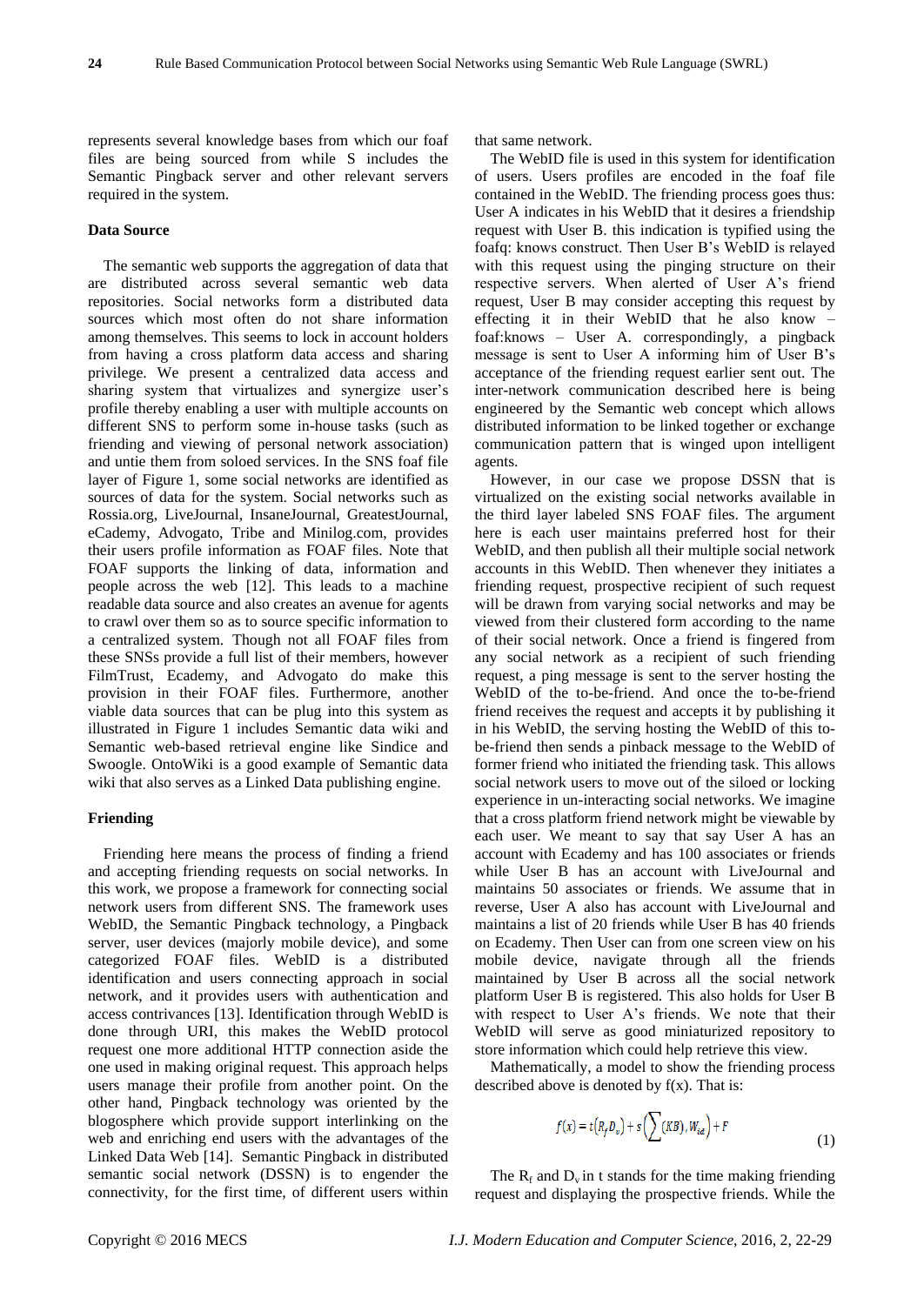search cost on all knowledge bases (KBs) that are involved and the WebIDs of the participating users of this friending task, is also added to the  $f(x)$ . Finally, the acceptance and consummation of the friendship is denoted by F.

## **Multiple User Profile Aggregation/Federation**

While we seek to discourage a centralized social network that tends to close-in users, this work does not propose another form of federation of profiles. However, DSSN nodes a canvassed for, and from which users can view a virtualized or one time aggregation of cross platform (multiple social networks) profiles.



Fig.2. Profile Federating Effects

In Fig.2, a profile clustering or federation effect is being illustrated. Here again, the clustering effect is virtualized within the second layer of Figure 1. A user's multi SNS accounts information are held in their WebIDs and from which login details into those respective SNSs can be retrieved. So, when User A logs into his DSSN node controlled app, his profile login details are retrieved from the WebID and a remote access to each of his profiles on all the SNSs he has account with. While user profile retrieval is being made from each of these SNS, the corresponding friends or associates this user owns are also retrieved along. Figure 2 shows a specific user who has established connection with four accounts he has with four different SNSs, and the network associates of each of those accounts on their respective SNS are brought into view.

Mathematically, a model to show the multi SNS accounts clustering process described above is denoted by *f(y).*

$$
f(y) = \left(\sum_{i=0}^{A} (\beta^x)\right) \left(\sum_{k=0}^{C} S\right) \text{ such that } S \in \{SNS_1, SNS_2 \dots SNS_n\}
$$
 (2)

The first summation represents the weight of gathering the associates and their respective profile details (images, names, contact addresses and other relevant information that their security setting is public) of the user in each SNS. The second summation denotes the clustering effects of results of each of the SNS into the virtual layer

for overall view. Section IV will enumerate the proposed rules (IPROC-C and IPROC-F) that will be used in achieving it.

#### IV. REASONING OVER FOAF USING IPROC

In this section, we describe the structure of the proposed communication protocol called *iProc. iProc* is a two-faceted rule and is partitioned into *iProc-C* and *iProc-F*, though an all-purpose rule, listed in Table 1, that both *iProc-C* and *iProc-F* uses to precede their implementation. SWRL portends some form of limitations in its expressivity as a Semantic Web rule language. For instance, deletion of a statement, the negation of a fact, and the ordering rules in a rule set or exclusion of a specific rule from a rule set when a condition is met, is not expressible in SWRL. Moreover, the Close World Assumption (OWA) holds in both OWL and SWRL while in Open World Assumption (CWA) is not realizable in OWL and SWRL. The concept of monotonicity has a closer tie with OWA while that of non-monotonicity is more supports the CWA method. In OWA a statement which holds false from the knowledge base, may not be confidently assumed to be false because another statement subsequently added to it may contradict it. Meanwhile, in CWA, it is safe to hold that conclusion that such a statement is false or absent.

Now, because of the lack of support for describing a rule to show non-monotonicity of knowledge in a given domain, these will invariable affect the knowledge management of this knowledge base. Hence [15] presented some more operators which includes as NotExist, Exist Dominance and Mutex and also developed a prototype rule engine called JNOMO for the implementation of these operators. These operators are extensions to SWRL support the implementation of the CWA approach while the JNOMO is an extension to the Jena rule engine. Hence, this paper adopts the use of some of the new operators in [15] and also makes use of makeSet constructor demonstrated in [16].

Table 1 outlines the general rule that both *iProc-C* and *iProc-F* invoked before implementing their contextualized rule set. R1 forms an array of sets that in them consist of user profiles from some choice SNSs FOAF files highlighted in the third layer of Figure 1 while R2 specifically retrieves from all applicable SNSs the profile of this user who has login. R1 is an event that invokes the execution of its corresponding coincidence. While R2 retrieves the basic profile details of *UserName*. Note that the use of the word *UserName* is to represent this very user who have login into the application that implements the architecture proposed in this paper.

Table 1. Rule Set (General)

| <b>Comments</b>       | <b>Rules</b>                                                                                        |
|-----------------------|-----------------------------------------------------------------------------------------------------|
| Apply to all          | $R1 \rightarrow$ foaf: Person(?p) $\Lambda$ foaf: mailbox(?p,?ml) $\Lambda$ foaf: Image(?img)       |
| ontology              | A foaf: depicts(?img,?p) ° makeSet(?s,?p)                                                           |
| Apply to              | $R2 \coloneqq$ foaf: Person(UserName) $\Lambda$ foaf: mailbox(UserName, ? ml)                       |
| temporary<br>ontology | $\Lambda$ foaf: Image(?img) $\Lambda$ foaf: depicts(?img, UserName) $\to$ sqwrl: select (?ml, ?img) |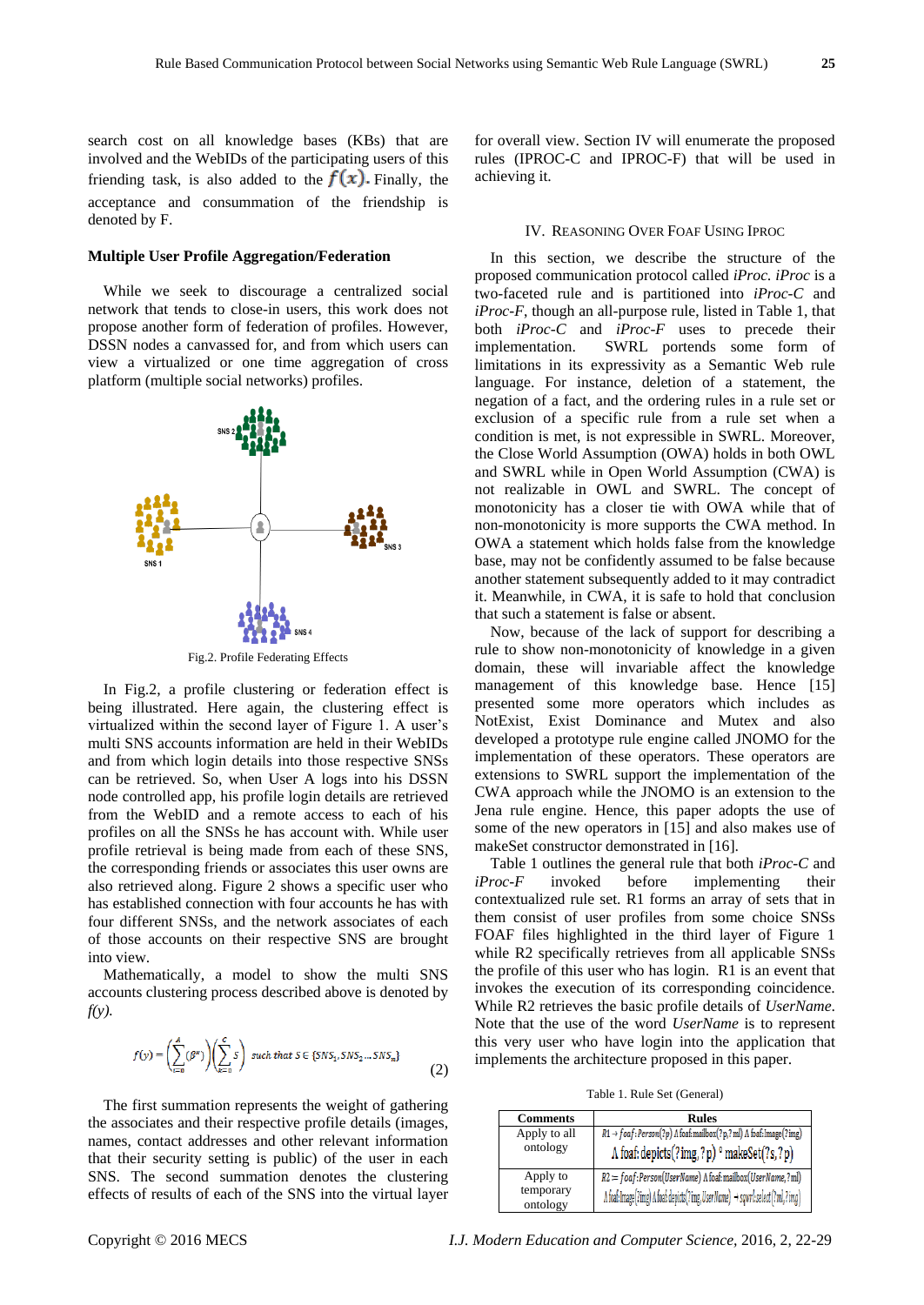Table 2 list out the set of rule that *iProc-C* is being driven by. This rule set consists of RC2, RC3, RC4 and RC5 which are events that allows for the implementation of their coincidence. RC2 invokes its coincidence which states that user ?p whose email address is *mail* and who does not have any friend association with *UserName* does not exist. One possible event RC2 could imply is a search for *UserName* in the knowledge base. If RC2 returns a truth result, then RC3 applies that *UserName* and ?p are same individuals. RC4 retrieves all the friends of the *UserName* from the selected SNS. Meanwhile, should RC2 return a false result, then RC5 indicates in the knowledge base that *UserName* and ?p are different individual and so, there is no need to cluster their accounts together.

Table 3 displays a listing for the iProc-F communication protocol and it consists of rules RF2, RF3 and RF4 all in a rule set. RF2 invokes its coincidence which states that *UserName* and an unknown user denoted by ?p are not friends in as much as the email address of ?p is same as *UserName*. Possible event RF2 could stand for is a situation when a friendship does not exist between *UserName* and ?p, or when either of *UserName* or ?p is de-friending each other. Event RF3 launches its coincident which enlist for next action, all user profiles who have no friend relation with *UserName*. Afterward, RF4 then apply the friending operation on all those user profiles selected by the coincident of RF3. And *foaf:knows* construct is used to specify this.

Table 2. Rule set for Clustering [iProc-C]

| Comment                                                | Rule                                                                                                                                                                                                                                              |
|--------------------------------------------------------|---------------------------------------------------------------------------------------------------------------------------------------------------------------------------------------------------------------------------------------------------|
| Search for user                                        | $RC2 \rightarrow NotExit(foaf:Person(?p) \land foaf:mailbox(?p, mail))$                                                                                                                                                                           |
| each<br>in<br>ontology                                 | A not(foaf: knows(?p, UserName)))                                                                                                                                                                                                                 |
| Apply same as                                          | $RC3 \rightarrow$ foaf: Person(?p) $\Lambda$ foaf: mailbox(?p, ?ml) $\Lambda$ foaf: Image(?img)<br>A foaf: depicts(?img,?p) A sameAs(?p, UserName)                                                                                                |
| Cluster<br>user's<br>friends<br>apply<br>differentFrom | $\rightarrow$ foaf:Person(?p) $\Lambda$ foaf:knows(<br>RC4<br>$RC5 \rightarrow$ foaf: Person(?p) $\Lambda$ foaf: mailbox(?p,?ml) $\Lambda$ foaf: Image(?img)<br>$\Lambda$ foaf: depicts (?img, ?p) $\Lambda$<br>differentFrom<br>$(2p,$ username) |

|  |  |  | Table 3. Rule set for Friending [iProc-F] |  |
|--|--|--|-------------------------------------------|--|
|--|--|--|-------------------------------------------|--|

| Comment               | Rule                                                                                |
|-----------------------|-------------------------------------------------------------------------------------|
| UserName              | $RC2 \rightarrow NotExit(foaf:Person(?p) \land foaf:mailbox(?p, mail))$             |
| cannot<br>friend self | A foaf: knows(?p, UserName))                                                        |
| All profiles          |                                                                                     |
| that are not          | $RF3 \rightarrow$ foaf: Person(?p) $\Lambda$ not(foaf: knows(UserName,?p) $\Lambda$ |
| friends               | not(foaf:mailbox(mail))                                                             |
| with                  |                                                                                     |
| <b>UserNames</b>      |                                                                                     |
| For each ?p           |                                                                                     |
| inRF3.                | $RF4 \rightarrow$ foaf: Person(?p) $\Lambda$ PersonalProfileDocument(?doc)          |
| <b>UserName</b>       | A page(?doc,?p) A foaf: knows(UserName,?p)                                          |
| knows                 |                                                                                     |
| them                  |                                                                                     |

An algorithm in fig.3 combines the application of general rule and the two rules sets outlined above. The *def* keyword is used to define global variables and settings. The initial statement reveals that Pellet is used, and so all necessary connection to Pellet must be done here. Each of the command in the algorithm is labeled with a step number just to follow normal conventional way of writing algorithm and as well for readability. Step 1 stores in  $\nu$  the required action from the user; this will either be a friending or clustering action. In reasoning over multiple files as required by the nature of the rules stated above, Pellet's  $\epsilon$  – **Connection** is employed in carry out this task, hence the need for Step 2. R2 in Step 3 is applied on a temporary FOAF file which resides on the server. And it retires the general profile or WebID based profile details of *UserName.* Depending on the operation chosen by the user the **then** lines of instructions are executed. For instance when multi SNSs profiles or account clustering is the users' option, steps 5 and 6 are executed otherwise, steps 7 and 8 are executed for friending operation. In clustering, the *dominance (…)* operator ensures that rules RC2, RC3, RC4 and RC5 are executed in that order. Recall that dominance and mutex operators were discussed in section 4. And for each instance of SNS's FOAF files RC2 is applied and a truth value result will eliminate RC5 from the rule set executing RC3 and RC4 while a false return value will eliminated rule RC3 applying RC5 in the rule set. However, if the friending operation is chosen, step 7 uses the dominance operator to indicate the orderly manner RF2, RF3 and RF4 will be executed. And again, for each instance of the SNS's FOAF files rules RF2, RF3 and RF4 are applied. Finally step 9 outputs the result for view on the client side.

*def: Using Pellet reasoner,* 

- Step 1: Let v = user input (*clustering* or *friending*)
- Step 2: Use  $\varepsilon$  Connection to apply R1 multiple FOAF files (different SNS)
- Step 3: Apply R2.
- Step 4: **if**  $v =$  *clustering* **then** Step 5: dominance(RC2, RC3, RC4, RC5) Step6: **foreach** foaf-ontology

|           | $t = apply RC2$                                         |
|-----------|---------------------------------------------------------|
|           | if t then                                               |
|           | mutex( $RC5$ , $RC3$ ) apply $RC4$                      |
|           | else mutex $(RC3, RC5)$                                 |
|           | end-foreach                                             |
| else      |                                                         |
| Step $7:$ | dominance(RF2, RF3, RF4)                                |
| Step8:    | foreach foaf-ontology                                   |
|           | $conl$ $\cdot$ DE2 $conl$ $\cdot$ DE2 $conl$ $\cdot$ DE |

apply RF2,apply RF3, apply RF4 **end-foreach**

Step9: output result

Fig.3. Algorithm

#### V. IMPLEMENTATION

The implementation of this research is partly presented here as seek to deploy it as an application deplorable on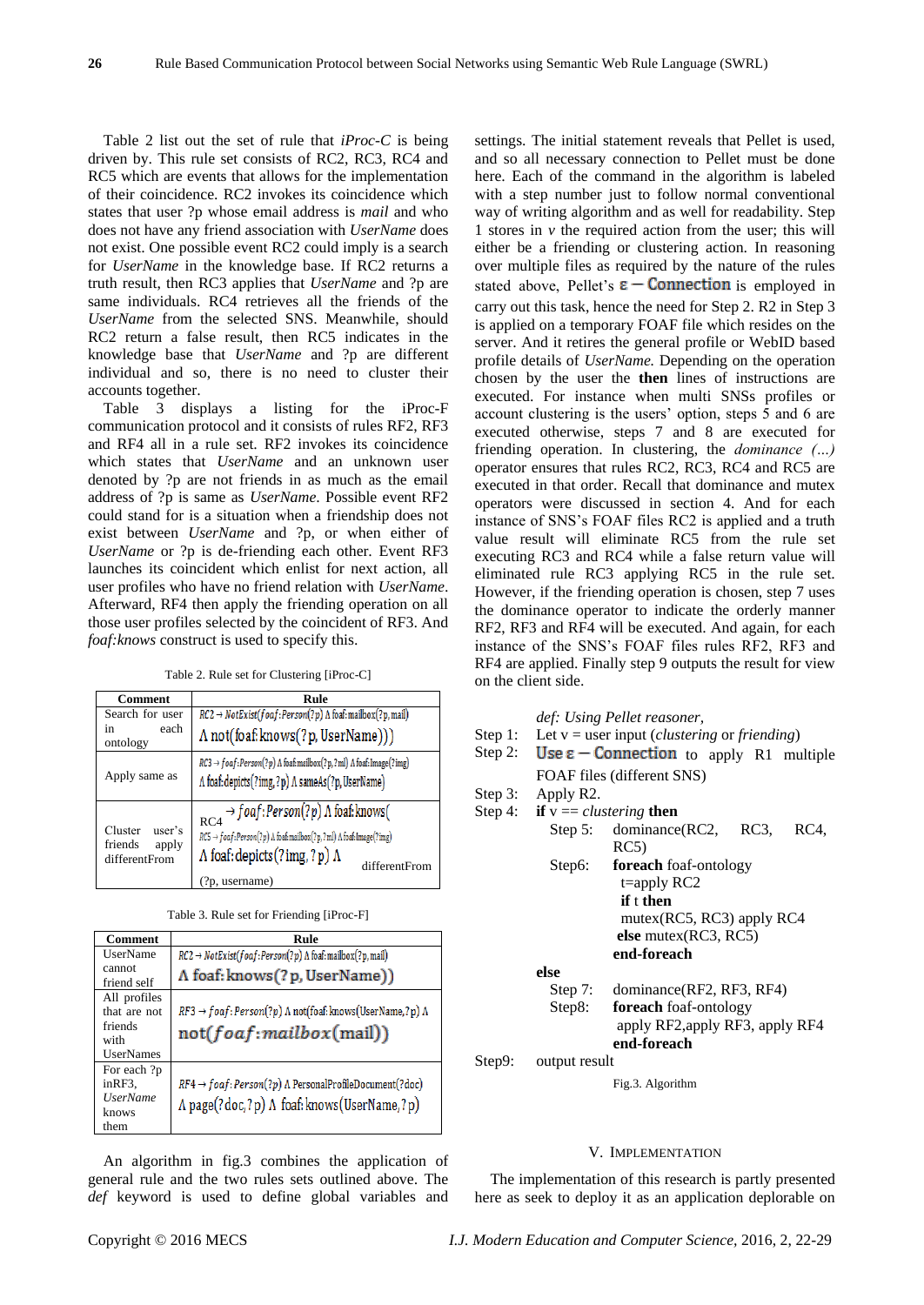mobile devices so as to enable users have a quick access to this one-stop multi SNSs profiles access point. A user's WebID file is described and a sample FOAF file that shows friending and multiple profile clustering are shown in this section.

WebID protocol combines FOAF+SSL and speaks of the certificate that is used by communicating servers to establish trust and identification of user. For example, should User A wants to communicate or connect with User B, then a HTTPS request sent to User B's server will demand for the certificate of User A. afterward, the private key embedded in User A's browser is compared with the public contained in the certificate. Then the WebID, through its URL (e.g.) http://myisp.com/whatever/foaf.rdf#UserA) stored in the Subject Alternative Name (SAN) compartment of the certificate, helps to retrieve the FOAF document which confirms that there exist a relation that shows that the public key belongs to User A .We assume that user has a reliable web host to host the WebID file – this could be a personal server or a rented server. Listing 1 exemplifies how user A's profile is being described in his FOAF file while listing out his personal details.

| $\langle$ ?xml version="1.0"? $>$                                 |
|-------------------------------------------------------------------|
| <rdf:rdf<br>xmlns:rdf="http://www.w3.org/1999/02/22-</rdf:rdf<br> |
| rdf-syntax-ns#"                                                   |
| xmlns:foaf="http://xmlns.com/foaf/0.1/">                          |
| <foaf:person< td=""></foaf:person<>                               |
| rdf:about="http://myisp.com/whatever/foaf.rdf#UserA">             |
| <foaf:name>UserA Emmy </foaf:name>                                |
| <foaf:title>Mr.</foaf:title>                                      |
| <foaf:givenname>UserA</foaf:givenname>                            |
| <foaf:firstname>UserA</foaf:firstname>                            |
| <foaf:family_name>Emmy</foaf:family_name>                         |
| $<$ foaf:img                                                      |
| rdf:resource="http://myisp.com/whatever/emmyfile/usera            |
| .jpg" $\ge$ ;                                                     |
| <foaf:mbox< td=""></foaf:mbox<>                                   |
| rdf:resource="mailto:usera@myisp.com"/>                           |
| <foaf:homepage< td=""></foaf:homepage<>                           |
| rdf:resource="http://www.usera.com"/>;                            |
| $\langle$ foaf:Person $\rangle$                                   |
| $\langle \text{rdf:RDF} \rangle$                                  |

Listing 1. Web ID Profile Showing User A's Web ID and Personal Details

It was highlighted in the last paragraph that User A's WebID is http://myisp.com/whatever/foaf.rdf#UserA and Listing 1 captures this, however to link the WebID to his FOAF file, Listing 2 which is a continuation of Listing 1 uses foaf:PersonalProfileDocument to declare User A's FOAF file as http://myisp.com/whatever/foaf.rdf. This provides us to model that User A owns the FOAF file and that he is the maker of such FOAF.

<foaf:PersonalProfileDocument

- <dc:title>UserA's FOAF Profile</dc:title>
- <foaf:maker
- rdf:resource="http://myisp.com/whatever/foaf.rdf#UserA

 $"$  /

<foaf:primaryTopic

rdf:resource="http://myisp.com/whatever/foaf.rdf#UserA  $"$  />

</foaf:PersonalProfileDocument>

Listing 2: Connecting User A to FOAF File Ownership

| <foaf:knows></foaf:knows>                                   |
|-------------------------------------------------------------|
| <foaf:person< td=""></foaf:person<>                         |
| rdf:about="http://userb.com/userc.com/me">                  |
| <foaf:name>User C</foaf:name>                               |
| $\langle$ foaf:Person $\rangle$                             |
| $\langle$ foaf:knows>                                       |
| <foaf:knows></foaf:knows>                                   |
| <foaf:person rdf:about="http://userb.com/me"></foaf:person> |
| <foaf:name>User B</foaf:name>                               |
| $\langle$ foaf:Person $\rangle$                             |
| $\langle$ foaf:knows>                                       |

Listing 3. Describing User A friends

One of the concepts being proposed in this paper is a virtualized platform for aggregating multi SNS profile friend network of a particular user. Listing 3 shows two friends (User C and User B) that User A knows and has created friendship with on this virtualized platform. Observe that the users that comprises of this virtualized friendship network crosses across different SNS. However, when a request to view their profile details is demanded by the user (User A) viewing it, then these full details are drawn from their respective SNS databases. As discussed above, User A's certificate will be required by the server receiving his GET command. Hence, in Listing 4, one of the W3C certificate and crypto ontology construct cert:key is being used to represent the RSA public key description for retrieval by the server that User A might be communicating with.

| <cert:key></cert:key>                                                            |  |
|----------------------------------------------------------------------------------|--|
| <cert:rsapublickey></cert:rsapublickey>                                          |  |
| $\leq$ cert:modulus                                                              |  |
| rdf:datatype="http://www.w3.org/2001/XMLSchema#he                                |  |
| $xBinary''>B88$ D1"                                                              |  |
|                                                                                  |  |
| <cert: exponent<="" td=""><td></td></cert:>                                      |  |
| rdf:datatype="http://www.w3.org/2001/XMLSchema#int                               |  |
| $eger$ ">                                                                        |  |
| 65537                                                                            |  |
| $\langle$ cert: exponent                                                         |  |
|                                                                                  |  |
| $\langle$ /cert:key>                                                             |  |
| Listing 4. A Segment of User A's Web ID Describing RSA Public Key                |  |
| <foaf:person></foaf:person>                                                      |  |
|                                                                                  |  |
| <foaf:holdsaccount><foaf:onlineaccount></foaf:onlineaccount></foaf:holdsaccount> |  |

<rdf:type

rdf:resource="http://xmlns.com/foaf/0.1/OnlineChatAcco unt"/><foaf:accountServiceHomepage

df:about="http://myisp.com/whatever/foaf.rdf">

rdf:resource="http://www.sns1\_site.com/index.shtml"/>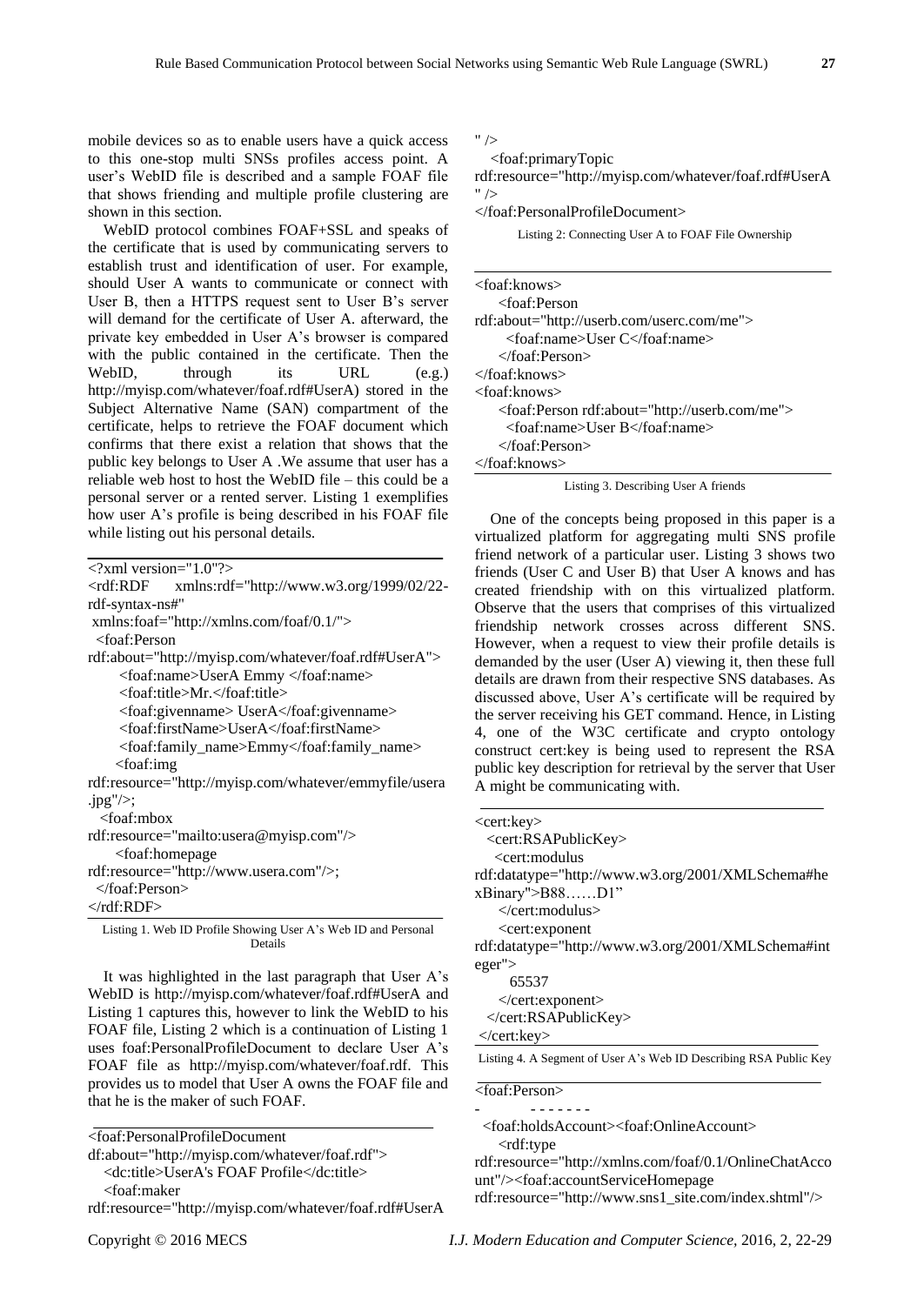<foaf:accountName>usera</foaf:accountName> <foaf:mbox\_sha1sum>50960wqww…w43</foaf:mbox\_s ha1sum></foaf:OnlineAccount>

<foaf:OnlineAccount><rdf:type

rdf:resource="http://xmlns.com/foaf/0.1/OnlineChatAcco unt"/><foaf:accountServiceHomepage

rdf:resource="http://www.sns2\_site.com/index.shtml"/> <foaf:accountName>usera</foaf:accountName> <foaf:mbox\_sha1sum>50960wqww…w43</foaf:mbox\_s

ha1sum></foaf:OnlineAccount></foaf:holdsAccount> - - - - - - - - - -

</foaf:Person>

Listing 5. SNS Accounts Details of User A

A user may have multiple accounts on different SNSs and then configure to virtualizes the view of such accounts from a window in this propose system. Hence, the FOAF file of such user must keep track of those accounts the user owns on the SNS that applies to him. Listing 5 shows a minimal outline of some accounts UserA owns on different SNSs. This section of the FOAF file will be needed when UserA wants to cluster his profiles across all SNSs where he holds an account. Moreover, during friending, UserA can only connect with new friends which will be drawn from within the SNSs that he holds account. The foaf: holds Account is used to indicate that the Person (UserA) holds the list of accounts listed by foaf: Online Account within the foaf: holds Account open and close tags. Basically, the obfuscation of email address of UserA which is contained within foaf[:mbox\\_sha1sum,](http://xmlns.com/foaf/spec/20070114.html#term_mbox_sha1sum) and the username which is contained in foaf:accountName are going to be retrieved in the course of accessing each of these accounts on their various SNS.

The clustering effect or user profiles aggregation operation described in Section 3.0 is being modeled as shown in Listing 6. First, a rule through the OWL restriction to is applied to state that all members of a group named SNS 1 and must belong to a class called SNS1 and in turns must be a Person should have each members have their value of the foaf: workplace Homepage property to be http://www.sns1\_site.com. The implication of this rule is to make sure that users on SNS1 are clustered into one group while users on another social network say SNS2, are also clustered into a group. This will provide means to programmatically retrieved members based on their group listing. Subsequently, we used foaf: member to list out the members of each group.

| <foaf:group></foaf:group> |
|---------------------------|
|---------------------------|

<foaf:name>SNS1</foaf:name>

<foaf:membershipClass><owl:Class

rdf:about="http://serverdname.com/groups#SNS1">

<rdfs:subClassOf

rdf:resource="http://xmlns.com/foaf/0.1/Person"/>

 <rdfs:subClassOf><owl:Restriction><owl:onProperty rdf:resource="http://xmlns.com/foaf/0.1/workplaceHome page"/><owl:hasValue

rdf:resource="http://www.sns1\_site.com"/>

</owl:Restriction> </rdfs:subClassOf>

 </owl:Class> </foaf:membershipClass> <foaf:member><foaf:Person> <foaf:name>UserC</foaf:name><foaf:homepage rdf:resource="http://www.sns1\_site.com/people/userc/"/> <foaf:workplaceHomepage rdf:resource="http://www.sns1\_site.com"/> </foaf:Person> - - - - - -

</foaf:member> </foaf:Group>

Listing 6. Description of Clustering Effect

Now that we have considerably discussed the implantation of the FOAF file, it must be noted that the client side and the server side that will handle the architecture discussed in Section 3.0 are still underway. As earlier stated, the client side is being anticipated to be deployed on user's mobile device so as to support ubiquity of the application.

#### VI. DISCUSSION AND EVALUATION

The discussion and possible evaluation of this section will be centered on the two major operations this paper highlights: Friending and user profile aggregation. The architecture layout shown under Section 3.0 pictorially summarizes the workings of these two concepts. In friending, this research proves that trans-association operation among varying user profiles on different social networks is possible. Though our friending is being virtualized (that is, not recreating another database of user profiles, for that would have created data duplication and redundancy) within a user's session – except if the user saves each friending operation – it however removes the restriction placed on sending friend request to only members of the same SNS – a siloed friending operation. This demonstrates that data sharing among users of one SNS can as well be shared and viewed by users in another SNS given that they are friends on the virtualized platform. This friending operation is made possible by the combine functions of the iProc-F, Algorithm 1 and the FOAF file described in the listings in Section 5.0.

On the other hand, the user profile aggregation or federation operation provides a user with a window view of his accounts or profiles that resides within different social networks. This operation is built upon the rule named iProc-C, the FOAF file listed above and Algorithm 1. This one-window view become a springboard from which cross platform activities such as messaging, chatting, postings, and commenting can be built upon. Basically, the clustering effect discussed in this paper is simply for view and no any activities attached to it.

#### VII. CONCLUSIONS

In this paper, a decentralization of social networking activities is being canvassed for. This is in line with the DSSN concept slightly mentioned in previous sections. We stress that decentralizing such networks benefits the